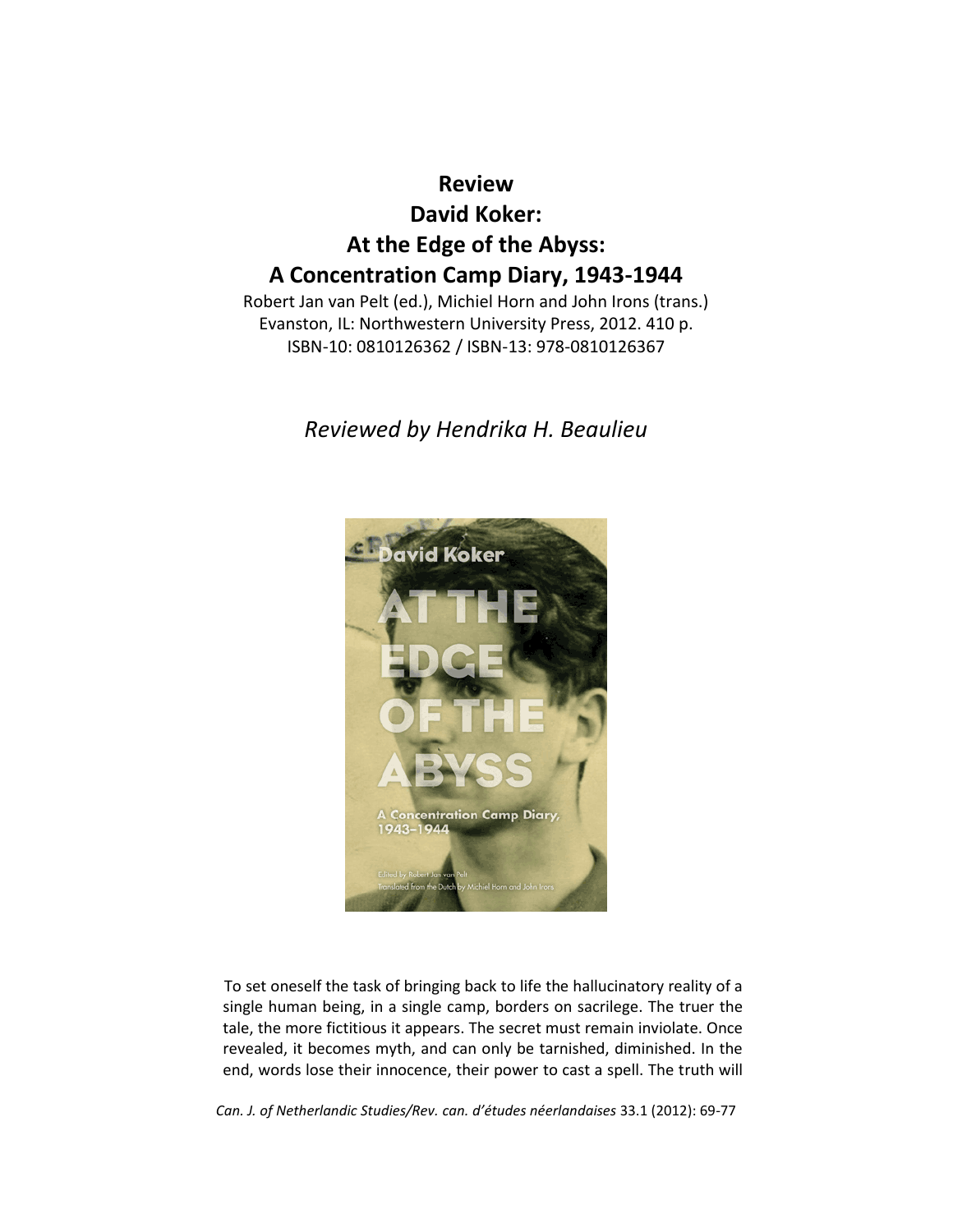never be written; like the Talmud, it will be transmitted from mouth to ear, from eye to eye. By its uniqueness, the Holocaust defies literature. We think we are describing an event; we transmit only its reflection.

(White 1998, 172)

As a consequence of an ideology so pernicious one is reluctant to use the term 'ideology' to refer to it, David Koker was rounded-up, forcibly removed from his beloved Amsterdam, incarcerated in Vught, and discarded as trash in the death camps of Germany. Recognizing that writing in the camp could lead to his death, he paradoxically acknowledged that his Being was dependent upon his continuing inscription of the violence, despair, anger, apathy, immobilizing fear and even happiness that surrounded and penetrated him. The resulting texts, consisting of poems, letters, and a diary written mainly to his best friend Karel van het Reve and his girlfriend Nettie, constitute the center of *At the Edge of the Abyss: A Concentration Camp Diary, 1943-1944*. After the War, Dr. Van het Reve turned over these narrative materials to David's younger brother, Max Koker. Mr. Koker, who along with his mother and father was incarcerated in the Vught 'work camp' with David, was later transported, again with the rest of the Koker family, to Germany's death camps. Both he and his mother Judith managed to survive the War, although his mother would never recover from her nightmare. Max Koker was the force behind the very successful release of the diary in the Netherlands, and an integral component of the partnership between Michiel Horn, John Irons, and Robert Jan van Pelt that led to the current, very impressively translated, English edition.

In his preface, van Pelt notes that the historical references and personalities that transit David Koker's diary inspired further research by Michiel Horn and himself into the people and events David discusses. The published work is therefore enhanced with historical notes throughout David's journal and offers an *Appendix* that recounts the lives and fates of the main characters and of David's pre-war friends. Within the published compilation, David Koker's diary is situated as a devastating presence, the 'center' of the published work, an anguished liminal suspension located between the *Introduction* (David's life), and the *Epilogue* (David's death).

The *Introduction* acquaints us with David, a rather precocious boy; a teenager who exhibits a formidable emerging intellect; and the outlines of the man he might have been. Within the historical Amsterdam-Judaic community context, we experience his life in a happy, close family utterly committed to their lives in Amsterdam, as a young man of superior intelligence who nurtured close friendships with schoolmates equally curious about the world, a scholar grown rebellious and trying out new ideas while testing the logical limits of Zionism, a poet published before the war, a philosopher who eyed the human condition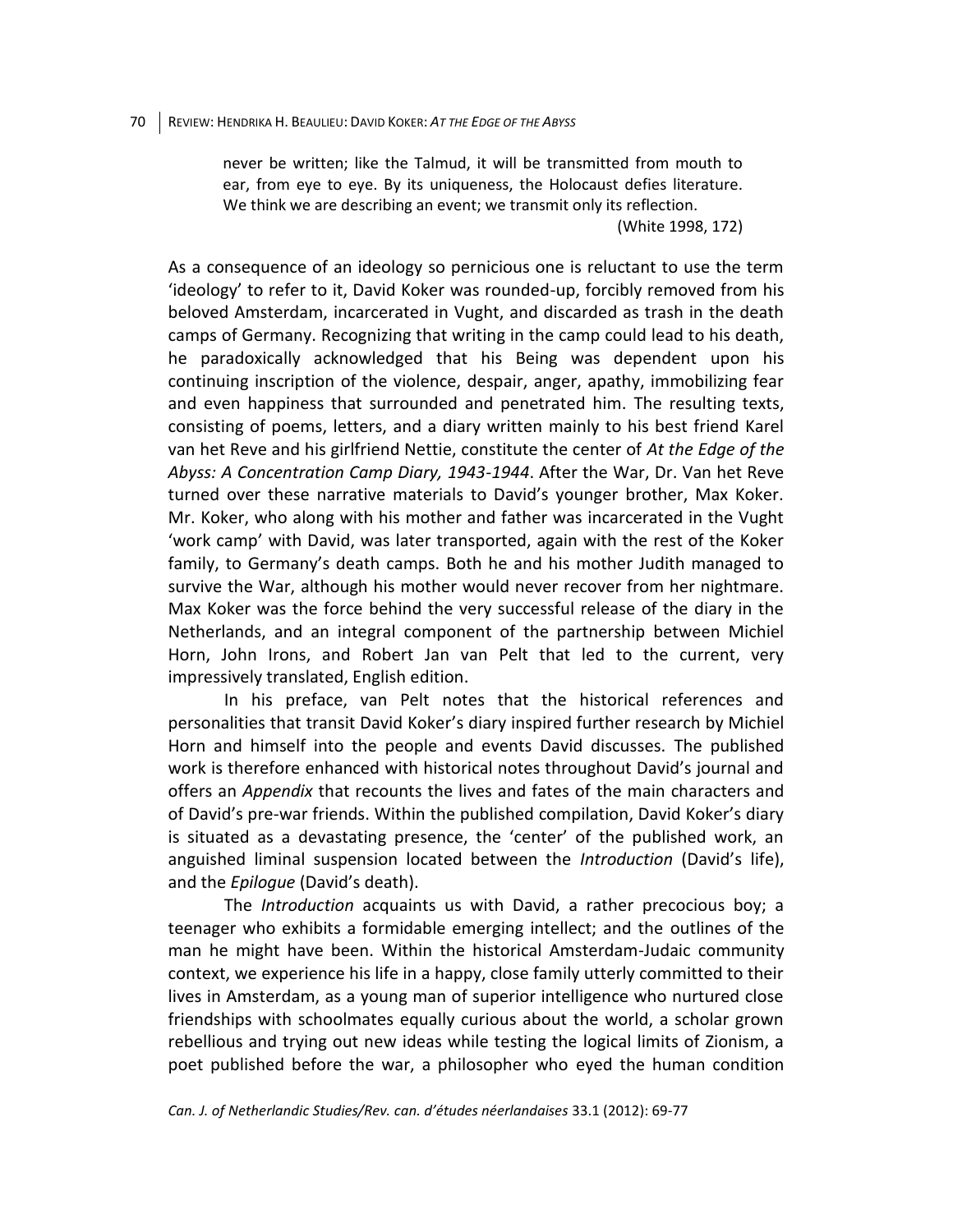with a somewhat sardonic eye. I read the Introduction with a bittersweet awareness; a feeling of happiness that he had at least experienced this, interpenetrated by a deep, abiding melancholy: the awareness of his life unlived.

The *Epilogue* closes the life. While David's diary begins with his abduction and removal from the city he loved, his diary offers no closure: "and feel myself caught badly in the middle" (335), are the last words he left us. The editors pick up the narrative by recounting the available historical details connected to the final months of David's life and the subsequent fate of the rest of the Koker family. Coming after the diary, the *Epilogue* evokes a sense of total helplessness and despair as it moves relentlessly towards its denouement; David's body "ended up with 7,608 other corpses in the mass graves on the Leitenberg" (Van Pelt 2012, 346).

On the one hand I deeply appreciated the historical information footnoted throughout the text of the journal: it not only answers the 'I wonder what happened to him/her/them' questions that arise as we become acquainted with people in the camp, it also connects the diary to both context and people, constantly subverting White's observation that "the truer the tale, the more fictitious it appears" (White 1998, 172). The tendency to read Holocaust texts as occurring in mythological time is therefore countermanded by rooting David's experiences in 'reason', in history. As a reader, however, I noted an auxiliary effect of the aggregate information offered: the footnotes evoked desperation. There were times when I felt compelled to quickly flip through the notes, urgently seeking one that did not end in the words "they were murdered in Sobibor" or "he was murdered in Auschwitz". If I found one – and there were so few – far too few – I felt a moment of exhilaration, of triumph, as if evil had momentarily been defeated by a lone survivor. Those footnotes potentially deepen our objective awareness of the Holocaust through an emotional grasping of that reality; these were people; they had lives. The footnoted dead, like David, were human beings with unique hopes, dreams, fears, and longings. His diary narrative confronts us with their bravery, humanity, memories; we visualize the millions of shadowy dead through his narrative.

Confronted with the task of reviewing a camp diary I felt I was committing analytic sacrilege; commenting in any way on the text appears both unthinkable and impossible; representation fails. Yet this diary is written by a young man with a poet's soul, and in spite of my resistance to critically engaging his text, I feel compelled to elicit motivation from others to read it. It is an oral narrative committed to paper; oral in that it flows freely from David's mind, through his pencil, onto bits of paper. Because materials were scarce he had to make the most of every scrap, thus editing the edges of the Self he chose to represent was clearly difficult. Roughly halfway through his incarceration he tells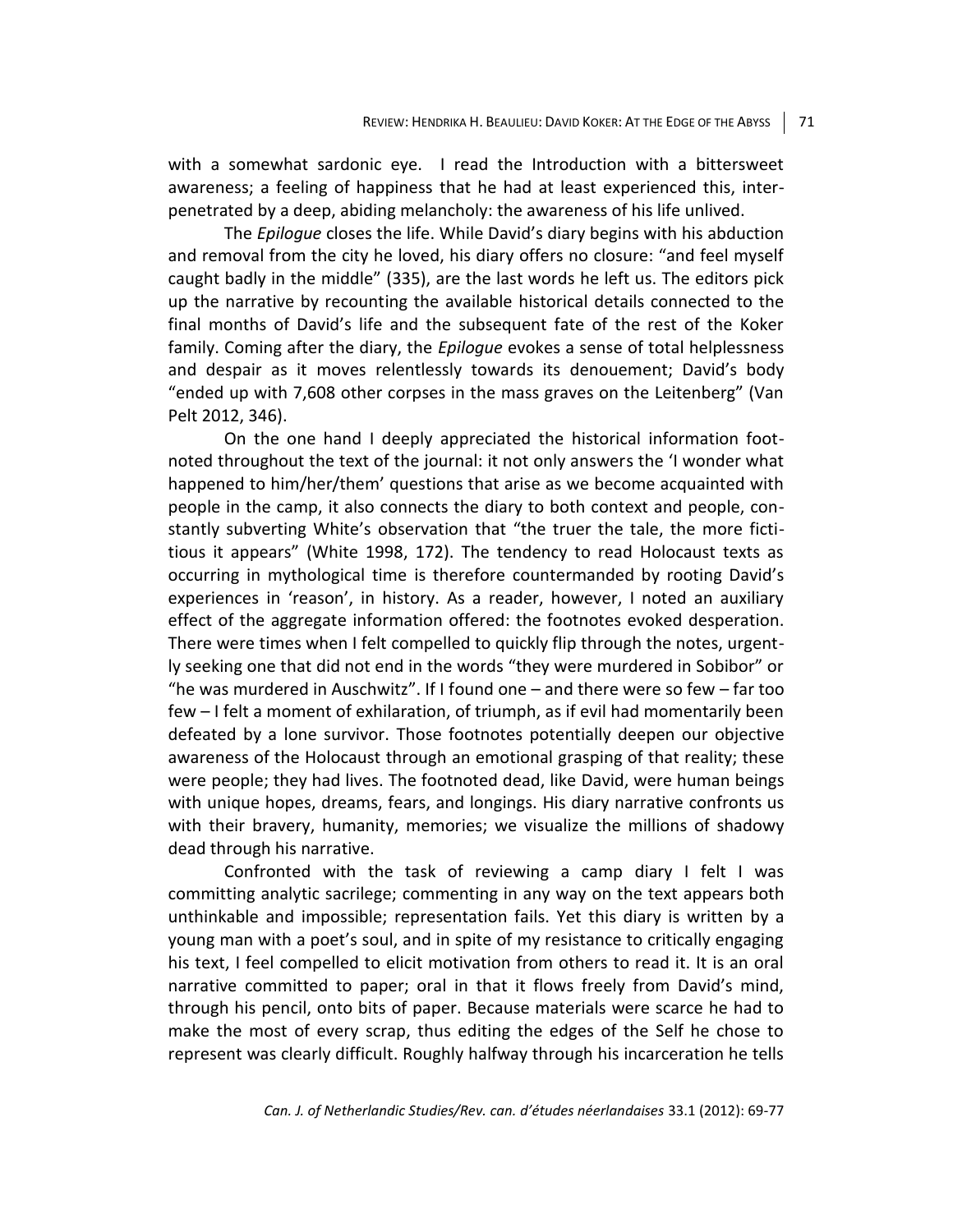#### 72 REVIEW: HENDRIKA H. BEAULIEU: DAVID KOKER: *AT THE EDGE OF THE ABYSS*

us; "The nature of this diary; it describes facts. But in the objective sense. It doesn't suggest I live under these circumstances. The personal is not permitted here" (215). Even though he was writing for Karel and Nettie, David continually assessed his experiences and his narrative telling, analyzing why he chose to tell some stories and not others, probing why he chose to recount certain events within particular frameworks while discarding alternatives, and ruminating about how his stories and thoughts might be received. Referring to the trust that he placed in Karel and Nettie and that it was a necessary pre-requisite for the exposure of Self, he wondered if the recipients of his letters and diary would be able to really hear, to *grasp*, what he had to say (White 1998, 174). The latter was an obvious concern for David and he returns to it throughout the diary, although his understanding of the gap between his transmission of Self and his friends' possible apprehension of his narrative becomes increasingly profound in the final entries. He repeatedly tells his friends – whose images are fading as the days pass – that he needs them to *know*, to *understand* even his most dubious thoughts and deeds. Indeed, the paradigm of 'permissible disclosure' is clearly operative in the diary until we get to page 294, when the narrative alters. David becomes more preoccupied with the personal, less with "objective facts", a change deriving from the morning of his birthday when "Spitz reads an excerpt from a letter from Poland. Three people [his fiancée and her parents] are living with Moves [Dutch-Yiddish expression for 'they are dead']. And Moves is working overtime" (294).

Indeed the textual breaking point coming on the heels of the missive from Poland can be clearly discerned:

We're standing on the edge. In the middle of life. But we can't move a step because before us is an absolute void. And this wouldn't be so important if another feeling hadn't settled in. I feel bigger and stronger with this knowledge. Disdain for one's own fate and for that of others is the necessary basis for every great style of life … without being indifferent to it, I can make peace with doom. Above all I can reconcile it when I see so much that's small and ugly go to ruin. That doesn't exclude pity. And it certainly doesn't exclude making an effort to hold on to life. (295)

From this point until the diary breaks off, David's self-reflection is almost fey. There were only a few pages left – was it because I knew that the abyss would swallow him that I read fore-knowledge into his narrative?

While David states that his writings only reveal what he is willing to disclose, his passing references to people, events, and his relentless selfexamination force the reader into the gaps of his text; we experience the chaotic consequences of the complete disruption of previously taken-for-granted social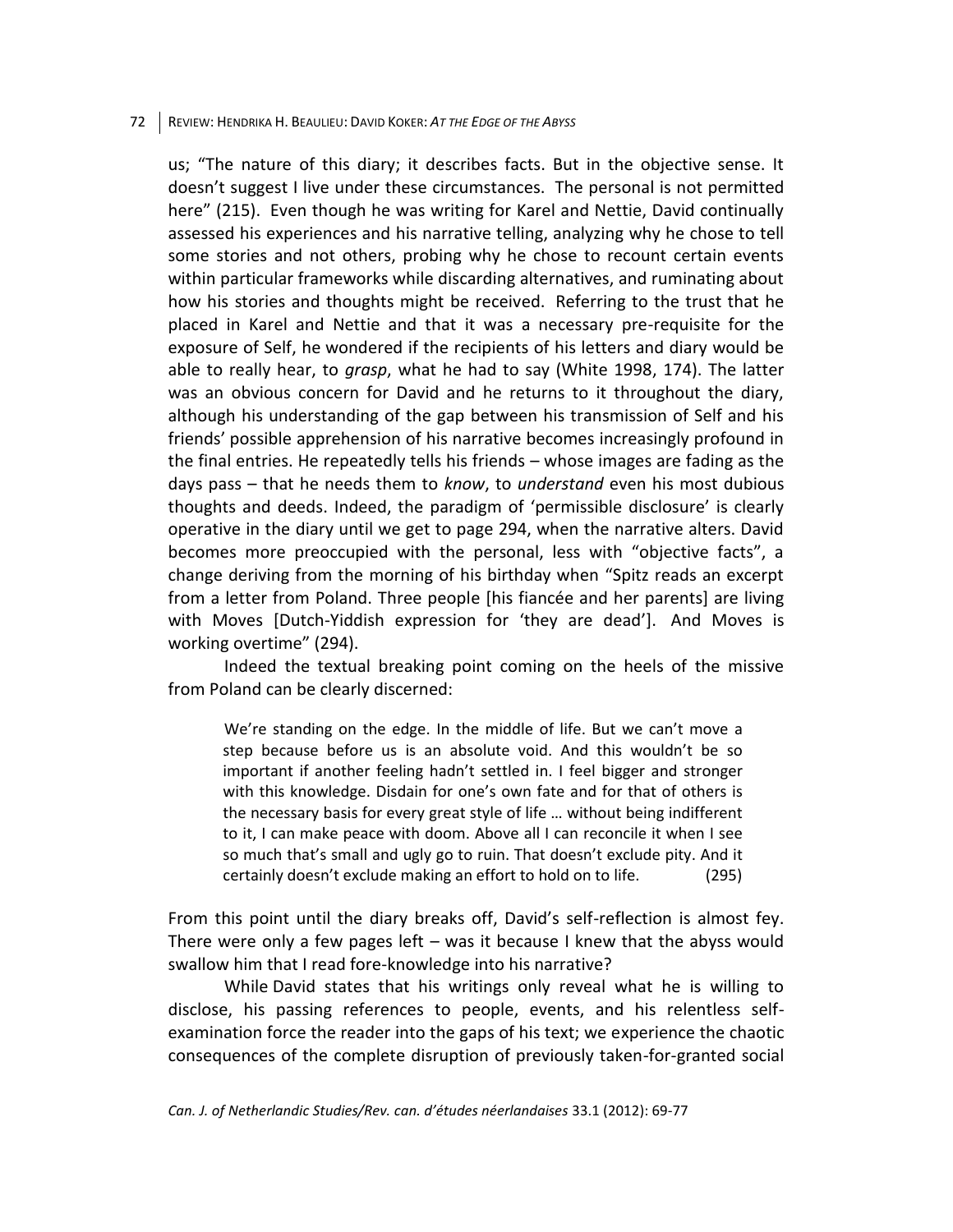transactions. 'Before-the-war' discourse no longer holds; Jews are not people and any interaction between a Jewish person and an 'Aryan' is conducted on the basis of dissimilar social symbols and understandings. David often inadvertently exposes the profound violations of shared cultural practices that governed prewar social relations and notes their consequences. His disorientation is profound: "anyway life here is physically, spiritually, unconscious" (90); "there's nothing here to mark the time. I have a fierce headache. The days are empty and full. Undifferentiated: full" (106); "boredom that would make you weep if you had tears to weep with" (111). The loss of memory, both short and long term, is palpable throughout his prose. He doesn't remember what day it is. He can't recall beloved faces. This disjunction between life as it is and how it ought to be both worries him and strengthens his resolve to fight against the attacks on his personal cohesion. His poems and narrative reflection speak his self-despair, suffering, and periodic happiness, while his persistent self-inquisition addresses his urgent awareness that he must retain a sense of agency, he must hold on to himself.

In pursuit of that Agency, he seeks work in the camp and concurrently deconstructs his motives, his 'I':

I wish I weren't such a coward. I wish I were less compliant. That if the Germans order something to be cleaned, I weren't so prompt in the execution. I wish I didn't try to do things quite so well. I have no negative attitude towards what they order us to do. I give in and hope to make something of it in accordance with German regulations. I want to have a job here: out of ambition. Everywhere I show up, I want to join in the work. In the vanguard. No matter whether it's good or bad. I wish I were less of an apple polisher. Less ambitious. (110)

Later David will ruthlessly analyze his moral Self-diminished and struggle to define a revised moral code that grounds the self. Knowing that the Germans have reduced his options to either working with them and surviving, or plotting against them and immediate transport to the Westerbork transit camp, he strives to enunciate a framework that reconciles these pernicious either/or choices. When he is able to save his family from transport due to his camp connections, he does so within the framework of a moral imperative newly conceived. Simultaneously he recognizes how very limited his ethical options have become.

Perhaps somewhat conveniently, since moral imperatives may understandably give way to expediency out of cruel necessity, David long sustained his belief in the 'myth of Poland' so judiciously disseminated by the German Reich, according to which people leaving Westerbork were being sent to Poland merely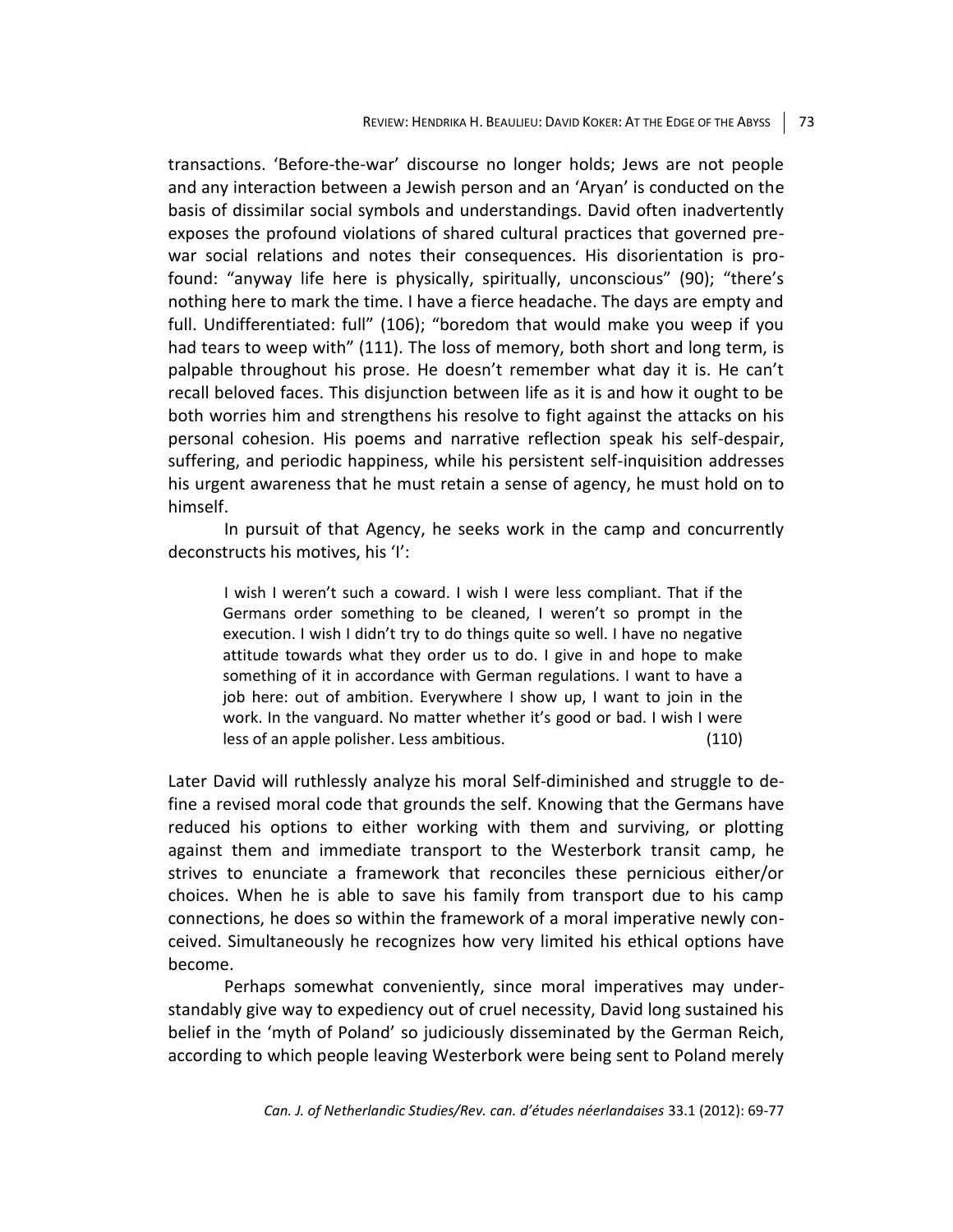#### 74 REVIEW: HENDRIKA H. BEAULIEU: DAVID KOKER: *AT THE EDGE OF THE ABYSS*

to work and conditions were relatively good in those camps. In this twisted German discourse, if parents or children had been sent ahead of each other to Westerbork, then they would be assigned to the next transport so that they could be together 'as a family in Poland'. David was therefore able to maintain that he was not sending fellow inmates to their deaths; instead, he was sending them to a better place. Yet at the same time he presents a countervailing discourse in his diary: there were German officials who tried to hold back transports; officials who used various pretenses to try to keep people in Vught. On the one hand: happier days in Poland; on the other: Germans sending signals that transport to Westerbork might not be what German official discourse claimed it to be. In the diary, although he makes earlier attempts, David does not reconcile this conflict in himself until the letter for Spitz arrives from Poland. Then he fully internalizes death; he acknowledges that there is no 'at-least-quitecomfortable' in Poland. Hope, and with it a goodly portion of his revised moral framework, dies, and he revises his understanding of Self and Other once again. Embedded within the Vught structure, the realization that working with the Germans delayed, but did not prevent transport, came slowly to David. The Reich's upper level officials were committed to the 'Jewish solution', and the men running Vught were eminently replaceable.

I experienced a number of ethical dilemmas while reading this text. The first was a certainty that I was violating the diary's author. David Koker – and it is impossible to think of him as anyone other than 'David' after connecting so intimately with him – was an intensely private person. He was writing primarily for two people: the girl he loved and the young man with whom he had an intense, deep, and abiding friendship. His entire text is oriented to those readers, arises from the trust he had in them, and is permeated with his determination that they should truly understand his thoughts, his reactions, his behaviour, warts and all. What would David have thought of me? What would his opinion have been of my reading lines that reveal aspects of his soul?

Secondly, there were times when I simply didn't like David, when I was appalled by his behaviour. An example: his analysis of the fact that the power exerted over him led him to exert gratuitous power over the children he taught. This sometime-dislike of David initially provoked a deep guilt in me. David was incarcerated in a concentration camp. How could I even think of critiquing his behaviour or morality? I realized, however, that guilt in this instance was counter-productive and unnecessary, that I was responding to David as a human being, not as an Icon. While I found it admirable that he could engage in a remorseless critique of his behaviour in relation to the schoolchildren and that he could name what he was doing, I also thought: Why keep it up then? In his diary he later dissects the impulses that informed his continuing behaviour and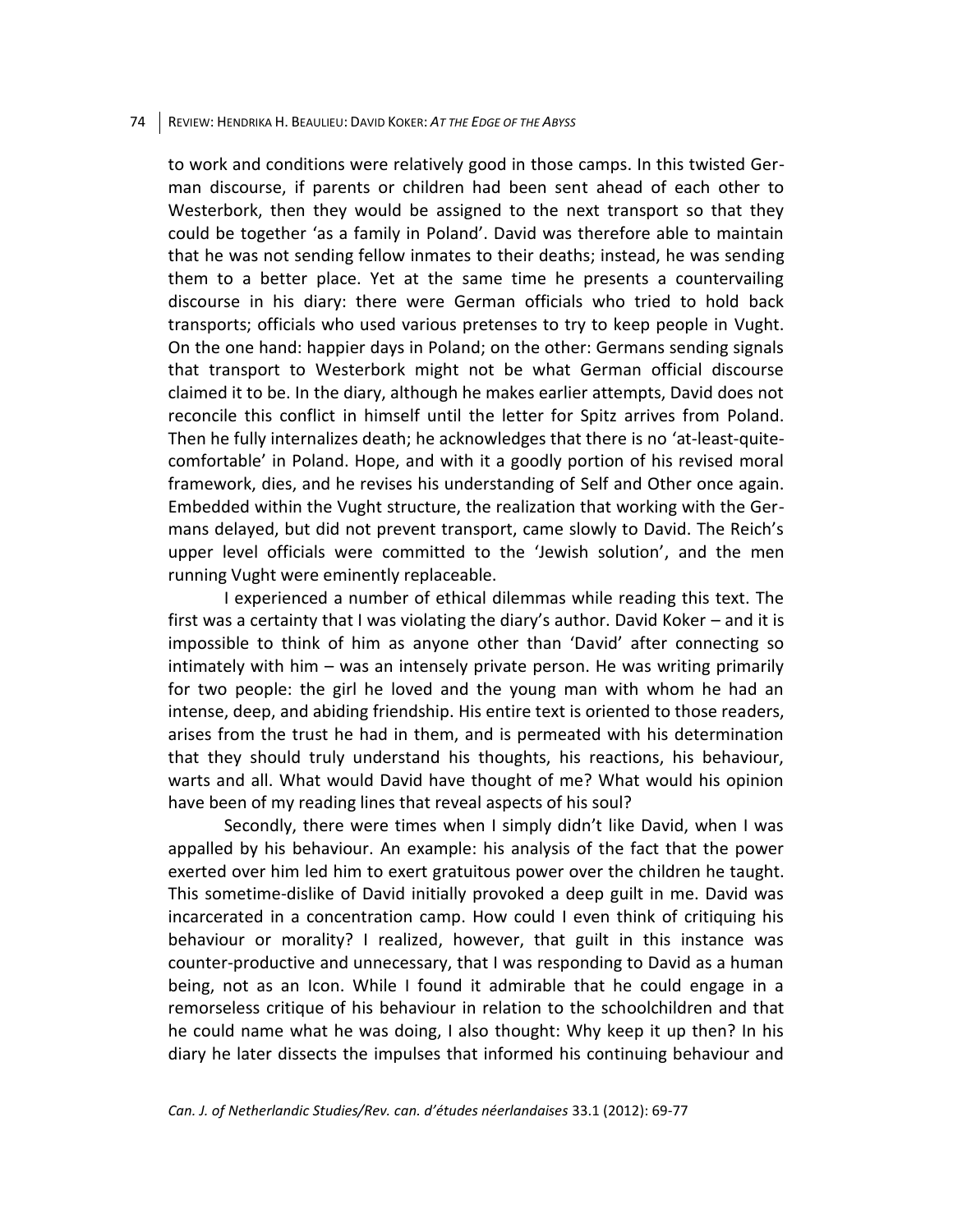juxtaposes them to moments of great pity he felt for the children, but I still could not concur with his reasoning, could not consent to it because I do not embody David's experiences. As human beings our realities diverged. He responded to the circumstances of his then being-in-the-world. The absolute reality of the concentration camp's present, in which the past is an illusion, and the future unimaginable, requires a normative realignment from both writer and reader. In order to textually live with and understand him, I had to suspend my moral imperatives and simply accept him as he was – as David.

For scholars able to treat the diary as pure historical text, a number of David's narrative threads deserve further research and analysis. Although Sherbakova (2005, 103-116) has illuminated significant deviations between men's and women's responses to the Gulag, and my Dutch-Indonesian Japanese concentration camp life segments underline Sherbakova's findings (Beaulieu 2009, 185-194), David's observations regarding women's sensuality in the camps, and men's lack thereof, are surely significant. His further discussions of gender divergence, particularly the comparisons he draws between his father and mother, suggest that men, who have lost their public face, space, and above all their personal agency, feel their utter despair differently than women. Moreover, he notes the good relations between women and their guards, recounts women staging rebellions en masse, and more generally reveals signifycant discrepancies in gender approaches to the perversion of power, civility dissolved by fear, and resistance to apathy.

David also describes moments of "great joy" in the camp, for instance during a period when a new commandant lifted severe restrictions, when food parcels arrived and letters were smuggled in from dear friends, and, significantly, of happiness provoked by humane acts from German overseers: "I like the camp a lot these days" (214). "I can't believe that Reinecke isn't a *mensch* in one way or another" (252). "[I]n the evening a soccer match, in which Reinecke joined, and one of the Jews bodychecked him so hard that he fell over a fence" (214). And the following:

[B]ut for me there was great joy in something I'll describe… [the Unterscharführer said] Gentlemen! I want to impart a small item to you… I'll allow you to visit your womenfolk this afternoon... from two to five... And he: Did you understand: three full hours from two until five?... The man was a bit moved himself… And took so much pleasure in telling us that he almost didn't want to let us go… After dismissal Susskind reached for his hand in a formal way and kept on shaking it for a long time… Let me put it this way: this has somewhat restored my faith in humanity. (135)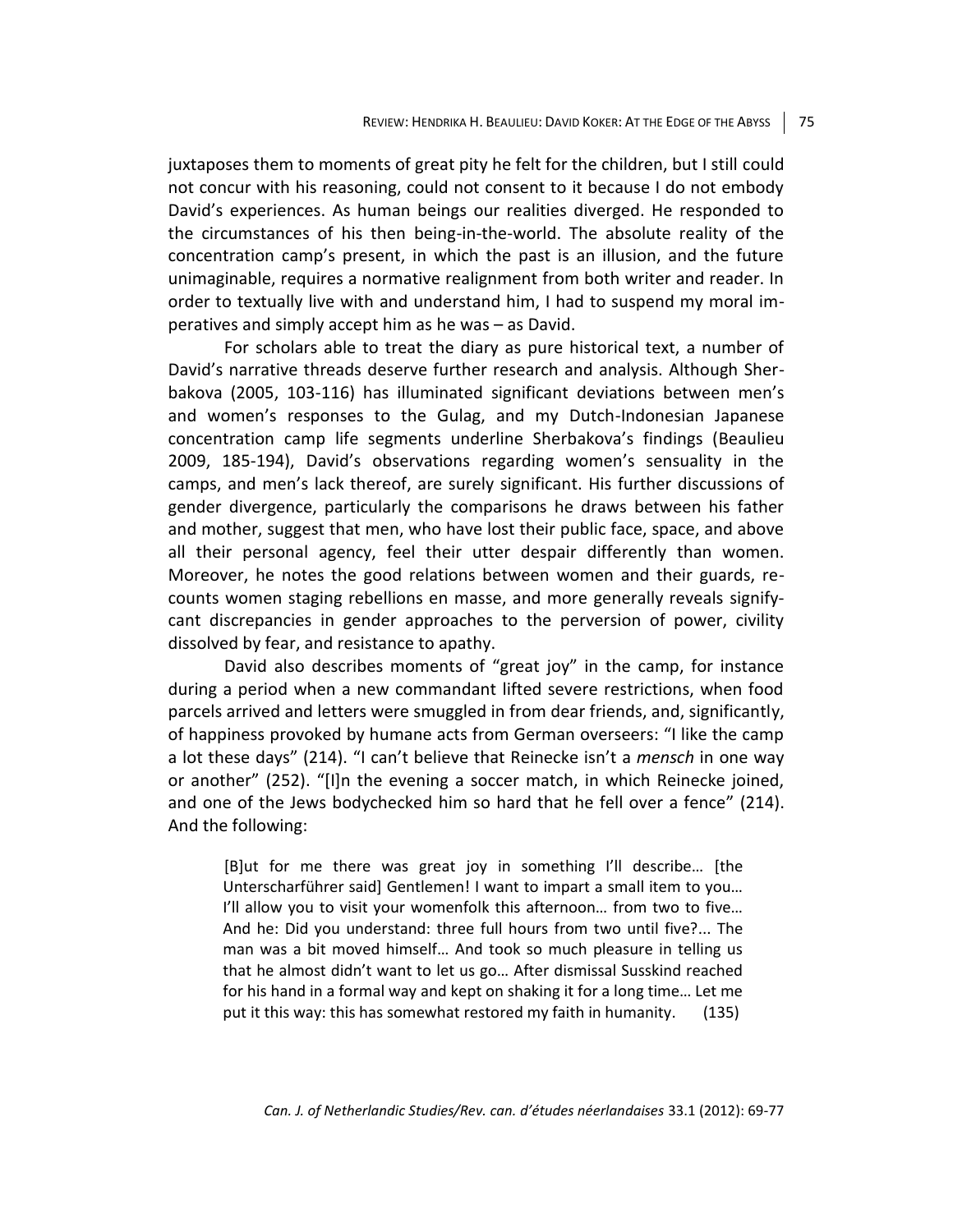#### 76 REVIEW: HENDRIKA H. BEAULIEU: DAVID KOKER: *AT THE EDGE OF THE ABYSS*

Indeed, David never expresses hatred for the Reich's men in uniform, although contempt, derision, and sheer disbelief are certainly evident.

The prisoners' interpretation of the Unterscharführer's announcement as a sign of his benevolence, as generosity, is rooted in disjunction, the complete loss of sense making practices, the result of a structure designed to systematically break down intentionality and agency in each individual (White 1998, 174). This is true perversion; women and men should never have been separated, should never have been in the camps in the first place, since their very presence there was a travesty. For these prisoners the situation has become normalized, the disjunctive is the real and letting spouses see each other, giving children access to their parents, becomes an act of humanity. When people are methodically exposed to techniques calculated to break down their (past) reality, complete psychological disorientation is the result. In Vught – and the reader of the diary will engage David's discourse on German efficiency, including the running of camps – the abnormal has become logical, rational, and in this instance, benevolent.

The diary of David Koker has a great deal to teach us. This young man dissected the world around him and himself with scrupulous care. The fact that I experienced hostility to parts of his narrative renders the work potentially invaluable; it is not a careful presentation of self, but a remorseless evaluation of his being in his disjointed world and of the others who surround him. Attention to detail and careful historical reconciliation characterize the information with which the editors have enhanced the manuscript, and ensures that At the Edge of the Abyss will stand both as testimony and as a valuable historical document of an almost inconceivable period in our joint history. The diary will demand your involvement. It is not possible to lightly skim the surface of this text. It will leave you shaken and it may leave you traumatized. All the better. As one of my interviewees said to me when she recalled her life in a Japanese prison camp: "If I could live it, you can hear it" (Beaulieu 2009, 342).

### **References**

- Beaulieu, Hendrika (2009) *So Far Away From Home. Engaging the Silenced Colonial: The Indies Diaspora in North America.* [https://openaccess.leidenuniv.nl/handle/1887/14010.](https://openaccess.leidenuniv.nl/handle/1887/14010)
- van Pelt, Robert Jan. 2012. Epilogue. In *At the Edge of the Abyss: A Concentration Camp Diary, 1943-1944.* Edited by Robert Jan van Pelt. Translated from the Dutch by Michiel Horn and John Irons. Evanston: Northwestern University Press.
- Sherbakova, Irina. 2005. The Gulag in Memory. In *Memory and Totalitarianism*. Edited by Paul Thompson. 103-116. New Brunswick/New Jersey: Transaction Publishers.
- White, Naomi Rosh. 1998. Marking Absences: Holocaust Testimony and History. In *The Oral History Reader*. Edited by Robert Perks and Alistair Thomson, 172-182. London: Routledge.

*Can. J. of Netherlandic Studies/Rev. can. d'études néerlandaises* 33.1 (2012): 69-77